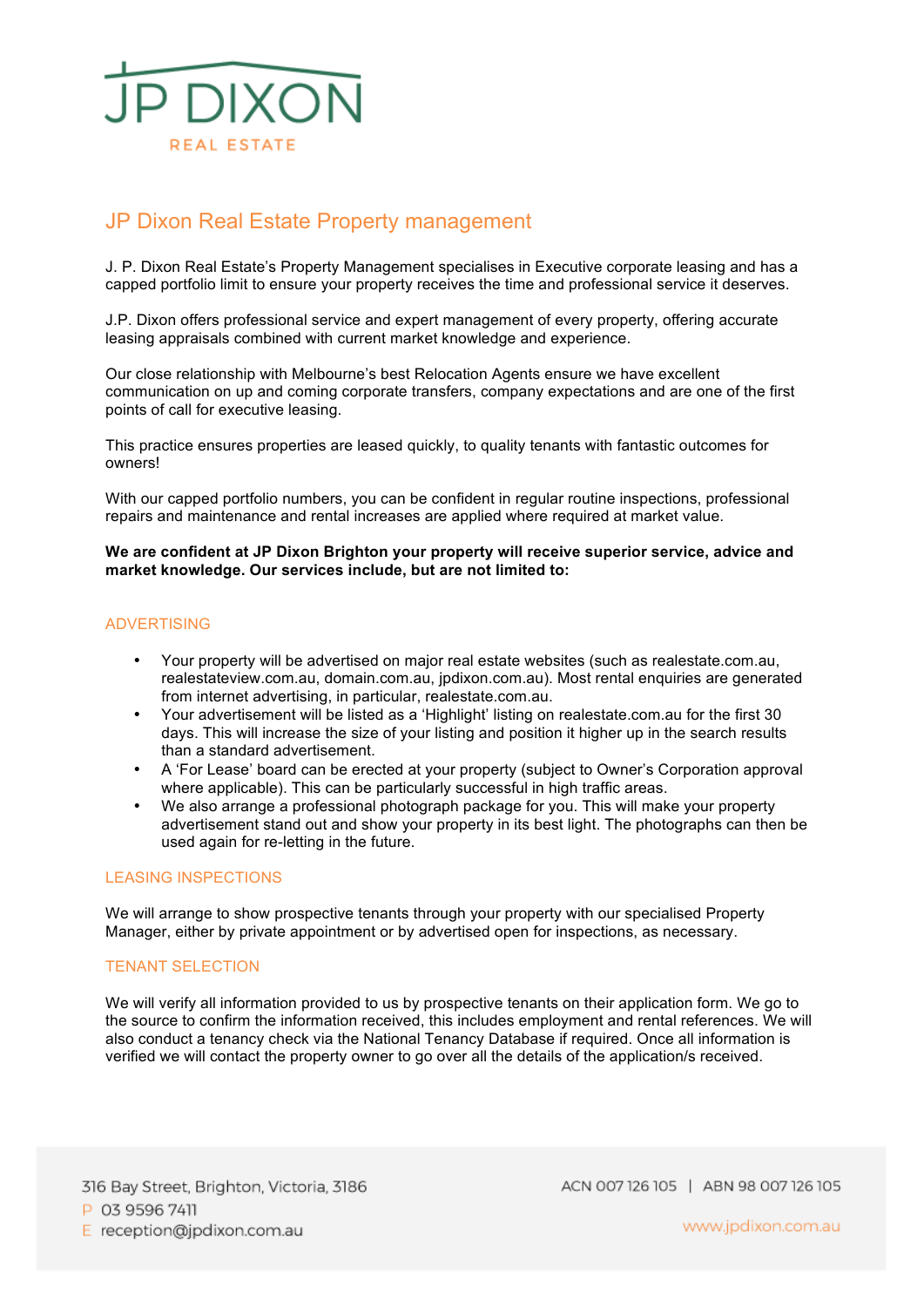

### LEASE AGREEMENTS & OTHER DOCUMENTS

- We use state-of-the-art Lease Preparation software where by the lease agreements are prepared on-line and sent out digitally for signing. This dramatically reduces the turnaround time ensuring your property is leased as quickly and efficiently as possible.
- Complete a Condition Report of the property before the tenant moves in. This includes a written report and colour photos (between 200-400 photos are taken) which is held on file for use as a comparison when the tenant vacates the property.
- Provide the tenant with a copy of the Department of Consumer Affairs rental guide booklet which explains the rights and responsibilities of both tenants and landlords. We also provide the tenants with a Welcome Pack which also includes a trouble-shooting guide and after hours contact details for emergency trades.
- Collect the Bond and complete the Bond Lodgement form and send off to the Residential Tenancies Bond Authority.
- Provide South East Water with the tenants' details to ensure usage is charged to the tenants (if applicable).

# ROUTINE INSPECTIONS

As permitted by the Residential Tenancies Act 1997, we will conduct routine inspections after the first three (3) months of the tenancy, this enables us to iron out any minor issues early to ensure a smooth tenancy. We will then conduct inspections every six (6) months from then on.

# RENTAL PAYMENTS

- We offer multiple ways tenants can pay their rent ensuring they always have a way suitable to them to ensure that the rental payments are made when due.
- We will collect and receipt rental payments in accordance with the tenancy agreement.
- The rent will be disbursed to you monthly, with a statement detailing all outgoings including copies of maintenance invoices for your tax purposes.

#### REPAIRS & MAINTENANCE

- We can arrange and co-ordinate maintenance to your property, as required, according to your instructions.
- Urgent Repairs certain repairs are considered under the Residential Tenancies Act to be of such a serious nature that action must be taken immediately, up to the limit of \$1,800.00. Should a situation like this arise during business hours, we shall make every attempt, where possible, to contact you. If you cannot be reached, we will arrange necessary repairs up to that limit in order to protect your property. If an emergency occurs outside of business hours, the tenants will be able to contact one of our preferred tradespeople. Our tradespeople will only attend after hours if it is absolutely necessary, otherwise, the tenant will be instructed to contact the office during business hours.
- We have a full range of reputable tradespeople available.
- If you have preferred tradesmen, please advise us so we can record their details on file.